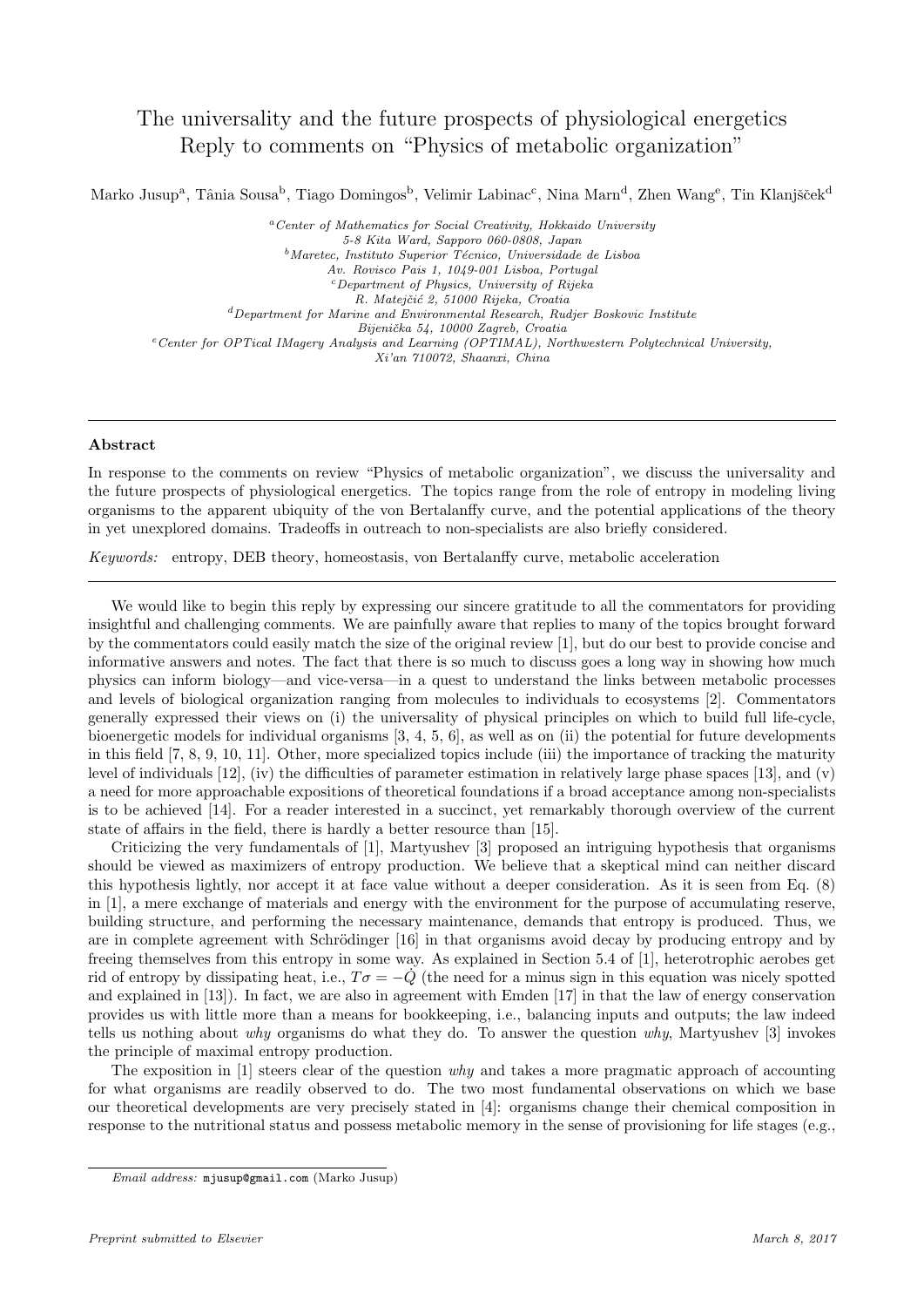embryo) or periods (e.g., starvation) when outside food is unavailable. The simplest possible—and admittedly stylized—way to account for these observations is to assume that an organism consists of two material pools, both of which are of constant chemical composition. One pool (i.e., reserve) accounts for the metabolic memory, while the change in ratio between the two pools accounts for the changes in chemical composition. This stylized description is possible in the case of heterotrophic aerobes simply because they have evolved to feed on whatfor all practical intents and purposes—is a single substrate, containing all the necessary nutrients for normal ontogenetic development [4, 18]. To give an intuitive example, a bluefin tuna feasting on small pelagic fish is essentially consuming the miniature versions of itself. We thus avoid invoking any kind of maximization principle in constructing a theory that leads to a general class of full life-cycle bioenergetic models for individual organisms. Is our theory in conflict with the entropy production maximization principle emphasized by Martyushev [3]? Not necessarily—after all, entropy production is an integral part of our framework—but even if there was a conflict, valuable lessons could be learned by exploring at which point the two approaches depart from one another. Indeed, any discrepancy between the principle and a theory successful in capturing observations would put more strain on the principle than the theory.

Other important issues regarding the entropy of living organisms is that it should be (i) different from the entropy of dead biomass and (ii) a function of more than just chemical composition and temperature [19]. To justify these expectations without contradicting modern thermodynamics or reviving the ideas of vitalism—as implied in [3]—let us consider a simplified example. Imagine a metallic cube with two opposite sides subjected to different but constant temperatures, and the other four sides covered by a perfect thermal insulator. Heat will flow from the higher temperature to the lower temperature side of the cube and, after a while, a steady-state temperature gradient will be established in the cube. In this steady state, the cube will be characterized by a certain entropy. At some later point in time, the insulating material is added to the previously non-insulated sides, making the cube a completely isolated system. The system subsequently evolves to an equilibrium. During this evolution, entropy production steadily increases the entropy of the cube. In equilibrium, therefore, entropy will be higher than the steady-state entropy, although the total energy and mass of the cube are the same as before. The reason for the change in entropy is the disappearance of the internal temperature gradient in the described process. Analogously, when an organism dies, its internal gradients fade away and entropy changes accordingly. In many respects, death could be defined as disappearance of these internal gradients. As [3] notes, entropy of the dead tissue is not yet maximized: complex molecules still contain order that can be used to produce entropy. In other words, complex dead tissue molecules can be degraded to fuel life—a fact used extensively in Dynamic Energy Budget (DEB) theory whenever considering food intake.

In addition to discussing the theoretical foundations laid out in [1], another universality concern expressed by some of the commentators [5, 6] pertains to the von Bertalanffy growth curve as a solution to the standard DEB model (see Section 6 of [1]). It is interesting that a very similar concern has arisen from presumably quite different modeling experiences; the authors of [5] and [6] have been developing the DEB models for insects (e.g., [20, 21]) and fish (e.g., [22, 23]), respectively. To see why the von Bertalanffy curve should be considered only a "first-order" approximation to growth data, we emphasize that the standard DEB model, of which this curve is just one possible solution, is the simplest non-degenerate model [4, 24] that can be constructed based on the principles of physiological energetics outlined in our review and elsewhere [2, 25, 26, 27]. The standard DEB model represents a canonical form that can account for the variability of chemical composition and metabolic memory in heterotrophic aerobes because these organisms, as explained above, feed on a single substrate with all the necessary nutrients for normal ontogenetic development. The von Bertalanffy growth curve as a simple solution to the simplest model captures many observed curves remarkably well. However, given the huge variety in life history of heterotrophic aerobes and other types of organisms, it would be naive to expect that such a simple model should be capable of perfectly capturing all the available data without modifications, extensions, or other tweaks. The five most common tweaks of the standard DEB model that have proven effective in explaining the existing data are referred to as the types of metabolic acceleration [28]:

- Type R acceleration is an increased allocation to soma whereby the value of parameter  $\kappa$  becomes relatively high during a particular life stage or phase. When  $\kappa$  eventually decreases, growth slows down, but respiration and maturation become faster.
- Type X acceleration is an improvement in food quality. In this type of acceleration, the parameter values of an individual are constant, yet the value of food density  $X$  improves, generally with size, as this individual becomes able to ingest previously inedible food items from the environment.
- Type A acceleration is an increase in energy assimilation, i.e., the value of parameter  $\{\dot{p}_{Am}\}$  keeps increasing during a life stage or phase. A consequence is that the reserve capacity becomes higher, leading to a higher reserve density, and faster energy utilization. Type A acceleration improves the ability to survive starvation and manifests as a change in body composition.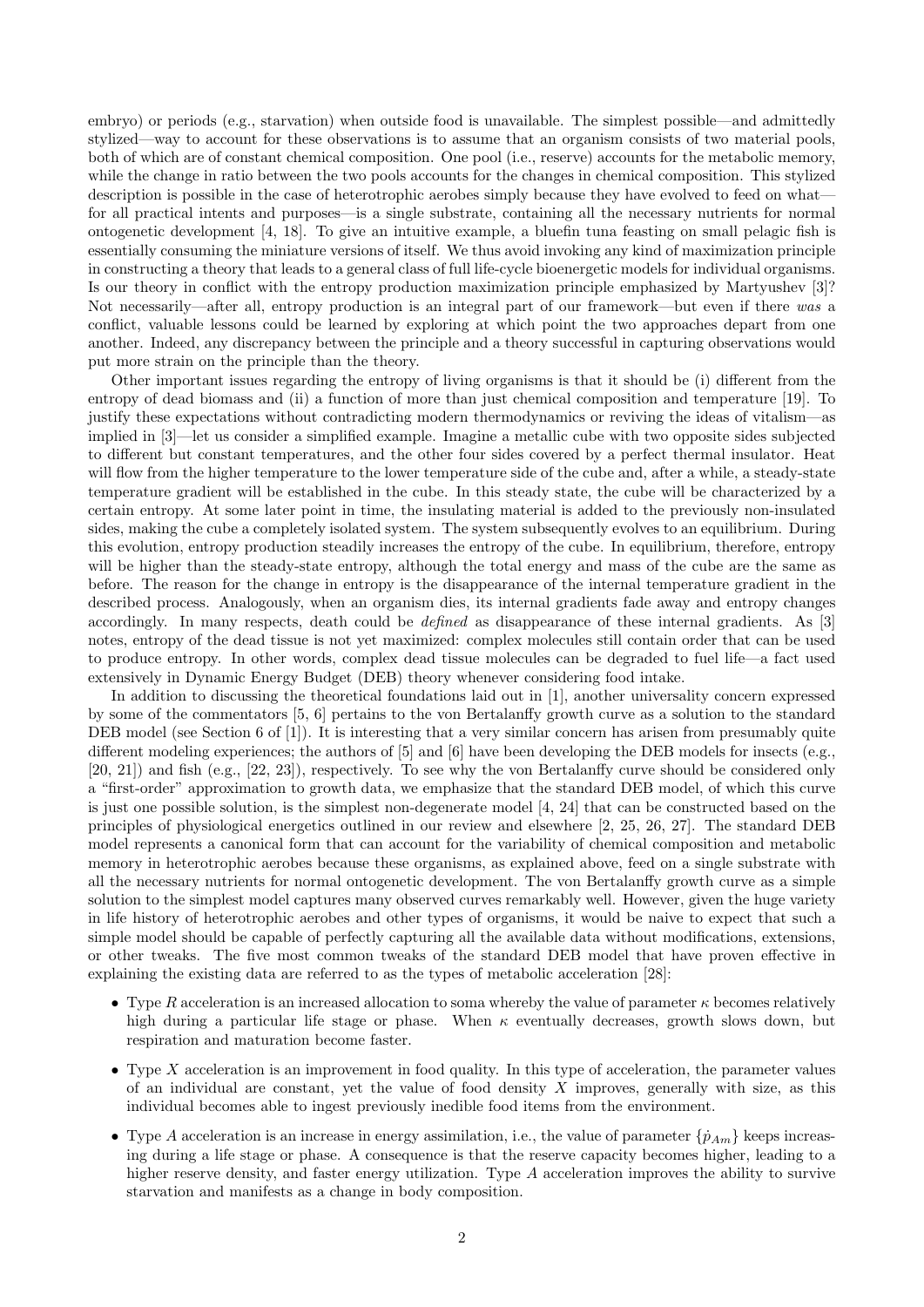- Type  $M$  acceleration is a simultaneous increase in assimilation and utilization of energy reserve, i.e., parameters  $\{\dot{p}_{Am}\}\$  and  $\dot{v}$  keep increasing during the period between birth and metamorphosis [29]. In this type of acceleration reserve turnover speeds up, but reserve density remains unaffected, thus preserving weak homeostasis.
- $\bullet$  Type  $T$  acceleration is a gradual increase in body temperature, especially in endotherms. All of endotherms function as ectotherms in the embryonic stage, but later in life gain the ability to maintain relatively constant body temperature above that of the surroundings. This increase in temperature is responsible for speeding up all metabolic rates simultaneously and is implemented in the model as a temperature correction of all rate parameters (i.e., those that have dimension time<sup>-1</sup>).

Finally, departures from the von Bertalanffy curve may originate from changes in shape during ontogenesis, which are not necessarily isolated from metabolic acceleration. For example, changes in body shape often accompany type  $\mathcal M$  acceleration [22, 30].

In discussing future prospects, an interesting theme brought forward by the commentators were the DEB models of metabolically "exotic" organisms [7, 8]. Comment [7], for example, emphasizes the need for mechanistically based models of primary producers in marine environments, specifically phytoplankton. One may wonder why phytoplankton would be considered "exotic" given that it is ubiquitous and resides relatively low on an evolutionary scale, yet this is precisely the root of the difficulty. To illustrate this problem, let us briefly return to the other end of the evolutionary scale, i.e., to a top predator such as bluefin tuna. As explained, a bluefin tuna will typically feast on anchovies, sardines, or herrings all of which could be characterized as scaled-down versions of the tuna itself in the sense that all necessary nutrients are already present in the diet. A consequence is that the tuna can roam the seas freely while maintaining a strict stoichiometric homeostasis without provisioning much for the "rainy days". Phytoplankton are, by contrast, forced to make use of what is available in their immediate environments, and when a nutrient is missing, there is little choice but to provision those nutrients that are available, while waiting for the missing nutrient to appear. Stoichiometry of phytoplankton can thus vary wildly depending on the environmental conditions [31]. As a general rule, the number of reserves should match the number of independently acquired nutrients [32]. In terms of mathematical modeling, therefore, bluefin tuna is—although arguably more evolved—simpler to describe because only a single energy reserve needs to be considered. A model for phytoplankton, however, would require multiple reserves and, consequently, end up being much more complicated than its tuna counterpart. Moreover, for the dynamics of multiple reserves to respect stoichiometric constraints, it is necessary to implement the concept of Synthesizing Units (SUs) into the model [4, 33], which add to the complexity. Similar considerations complicate development of DEB models of "exotic" metabolisms suggested by [8]; the development is further stifled by the required intimate knowledge of the metabolisms. We hope that these obstacles can be overcome by future advances in DEB theory and, even more importantly, closer collaboration between modelers and experts with the required biochemical knowledge. Our review and the ensuing discussion hopefully contribute to the understanding that the required effort is worth investing.

One promising line of research utilizing DEB theory are evolutionary considerations emphasized in [9]. Here, we briefly propose a formalism that systematically couples an individual-level growth model—such as the standard DEB model—with a population dynamics model in order to generate outputs subsequently used in an evolutionary dynamics model. We begin by assuming that an individual's growth is captured using the standard DEB model or some other conceptual equivalent that can be represented schematically as:

$$
\frac{dl}{da} = \dot{G}(\text{e-state}, \text{i-state}; \lambda),\tag{1}
$$

where l is the organism's size, a is age, e-state is a set of all relevant environmental state variables (e.g., food availability, temperature, light, toxicants, etc.), i-state is a set of all relevant organismal state variables (e.g., size, condition, stage, etc.), and  $\lambda$  is a model parameter interpreted as an evolving trait. Function G determines the organism's growth rate. In a full life cycle model, this function is appended with fecundity,  $\dot{F} = \dot{F}(l)$ , and survival  $S = S(l)$ . Because the individual-level growth model generates conversion function  $l = l(a; \text{e-state}, \text{i-state}, \lambda)$ , necessary ingredients for calculating population growth rate  $\dot{r}_{\lambda}$  are all available. This calculation can be performed by solving, for example, the Euler-Lotka characteristic equation

$$
1 = \int_0^t da e^{-\dot{r}_{\lambda}a} S(l(a)) \dot{F}(l(a)). \tag{2}
$$

Natural selection for the continuous trait,  $\lambda$ , can thereafter be mathematically expressed using replicator equation:

$$
\frac{\partial x}{\partial t} = (\dot{r}(\lambda) - \langle \dot{r} \rangle) x(\lambda, t) + D \frac{\partial^2 x}{\partial \lambda^2},\tag{3}
$$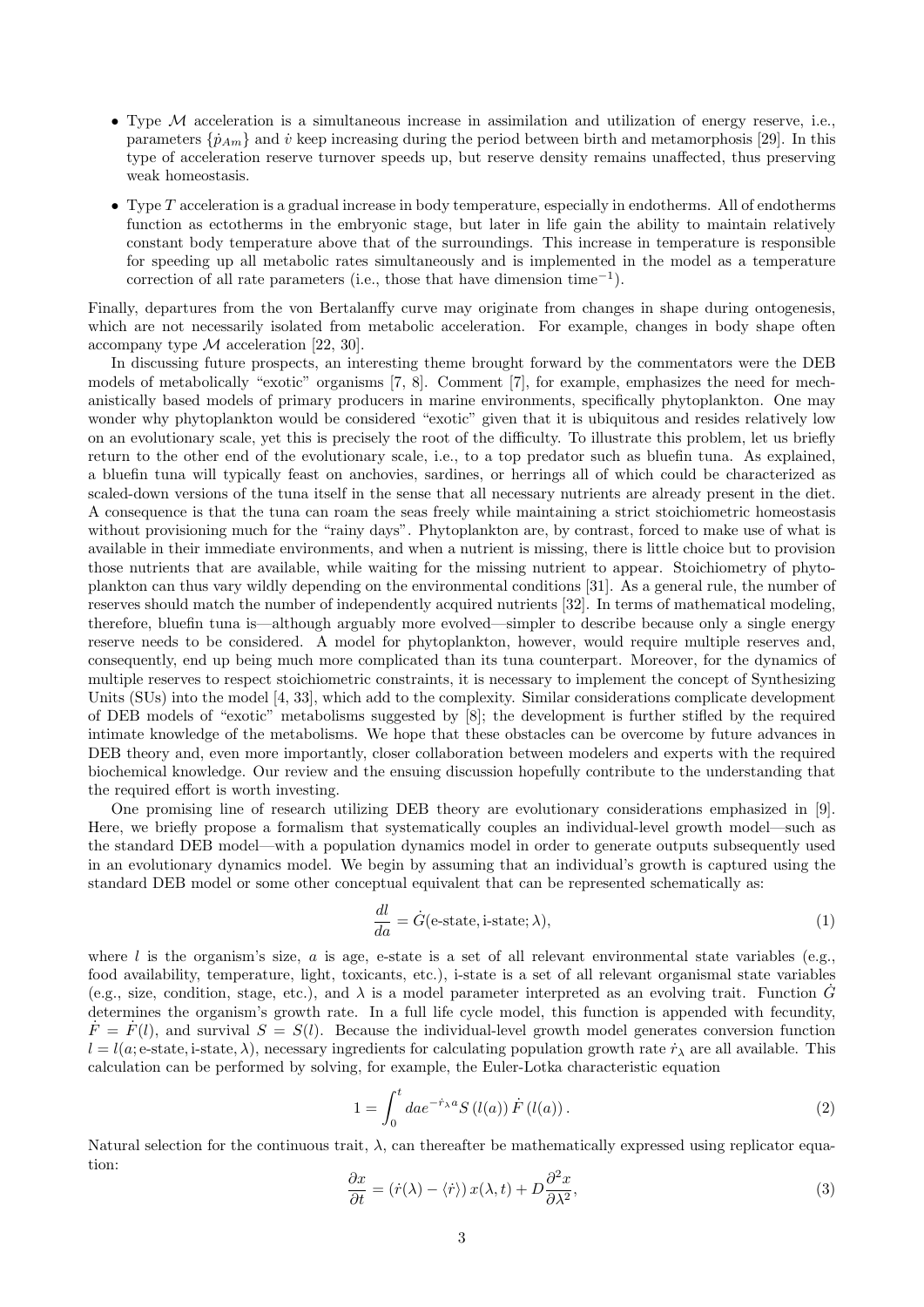where  $x = x(\lambda, t)$  is the trait density distribution function, t is the evolutionary time,  $\langle r \rangle$  is the average population growth rate taken across all trait values, and  $D$  is a "diffusion coefficient" that quantifies how fast genotypic variation leads to phenotypic variation. The system of Eqs. (1–3) describes the evolution of trait  $\lambda$ in time depending on the state of the environment as specified by e-state.

Applications of the standard DEB model—or its extensions—to marine science have been particularly successful. Some examples in this context include (i) reconstructing individual food and growth histories from biogenic carbonates [34], (ii) back-calculating the feeding history and energy conversion efficiencies of captive bluefin tuna from growth data [35], (iii) estimating the impact of a top predator on wild pelagic fish populations [36], (iv) inferring the physiological energetics of an endangered marine turtle species from scarce and disjointed data [37], and (v) predicting the potential of future growth and calcification for a coccolithophore in an acidified ocean [38]. The additional value that mechanistic modeling may yet bring to fisheries science was recognized in comment [10]. Particularly intriguing is the possibility to use the derivatives of the standard DEB model in conjunction with biologging data. This would allow us, for example, to better understand the bioenergetic advantage of choosing one life history over the other, including the subsequent differences in ontogenetic development. Understanding these differences is important in the case of a migratory species such as skipjack tuna, the individuals of which can choose to stay in tropical waters or embark on a northward migration—a choice that has major consequences for the feeding ecology of an individual fish [39]. Similarly, some juvenile loggerhead turtles opt for an energetically more favorable neritic foraging strategy that trades the small disadvantages in survivorship for the relatively large advantages in growth and fecundity compared to the alternative, oceanic strategy, which guarantees a slower but safer life history [40].

Comment [14] presents a brief but sharp critique that for a wider acceptance among non-specialists, introductory materials on the standard DEB model need to be more concise and mathematically "gentler". Such a position is understandable in the sense that researchers have a limited time to devote to studying unfamiliar methodologies and not everyone appreciates the mathematical minutiae of a rigorous theoretical exposition. However, there is a price to be paid for cutting corners in terms of the depth to which the studied subjectmatter can be understood. We illustrate this point using an example. In [41] it is assumed that the reserve density, [E], follows first-order dynamics. This assumption effectively reduces our Eq. (23) to a much simpler form:

$$
\frac{d\left[E\right]}{dt} = \frac{\dot{p}_A}{L^3} - C\left[E\right],\tag{4}
$$

where  $\dot{p}_A$  is the assimilation energy flow, L is the organism's structural length, and C is a proportionality constant that can readily be determined from the equilibrium condition  $\frac{d[E]}{dt} = 0$ , which holds at some point  $[E] = [E^*]$ . It follows that  $C = \frac{\{p_{Am}\}}{L[E^*]}$ . When  $f = 1$ , the reserve density is at its maximum,  $[E_m]$ , and we immediately obtain  $C = \frac{\{\dot{p}_{Am}\}}{L[F]}$  $\frac{PAm}{L[E_m]}$  and

$$
\frac{d[E]}{dt} = \frac{\{\dot{p}_{Am}\}}{L} \left(f - \frac{[E]}{[E_m]}\right). \tag{5}
$$

The last equation completely determines the dynamics of the reserve density. An implication is that, by accepting the assumption that the reserve density is regulated by a first-order process, much of the discussion in Section 6 of [1] is rendered unnecessary. In an introduction aimed at non-specialists, such an explanation may be successful because non-specialists are often more willing to take the most direct path to applications than to spend too much time dwelling on theoretical fundamentals. However, even among those interested mostly in applications, there is bound to be someone who will ask why first-order dynamics. What is the motivation behind such an assumption? Unfortunately, there does not seem to be a short and satisfactory answer to this question. The described simplification may thus be easier to understand, but the resulting exposition may fail to convince an inquisitive reader of the generality of the approach.

Finally, we would like to address a remark in [13] on moles vs. C-moles by clarifying how to interpret Eq. (6) in [1]. For this purpose, we use glucose as an example, and note that 1 mole of glucose is equivalent to 6 C-moles of the same substance. Put differently, glucose is represented as  $C_6H_{12}O_6$  when we talk about moles, but  $CH_2O$ when we are referring to C-moles. In our Table 1, organic molecules (generalized compounds) are written in C-moles. This should have no effect on the mass balance as long as the number of atoms of C, H, O, and P is equal on both sides. Let us write the simplest representation of photosynthesis in the following two ways:

$$
6CO_2 + 6H_2O \rightarrow C_6H_{12}O_6 + 6O_2
$$
\n(6)

and

$$
CO2 + H2O \rightarrow CH2O + O2.
$$
\n(7)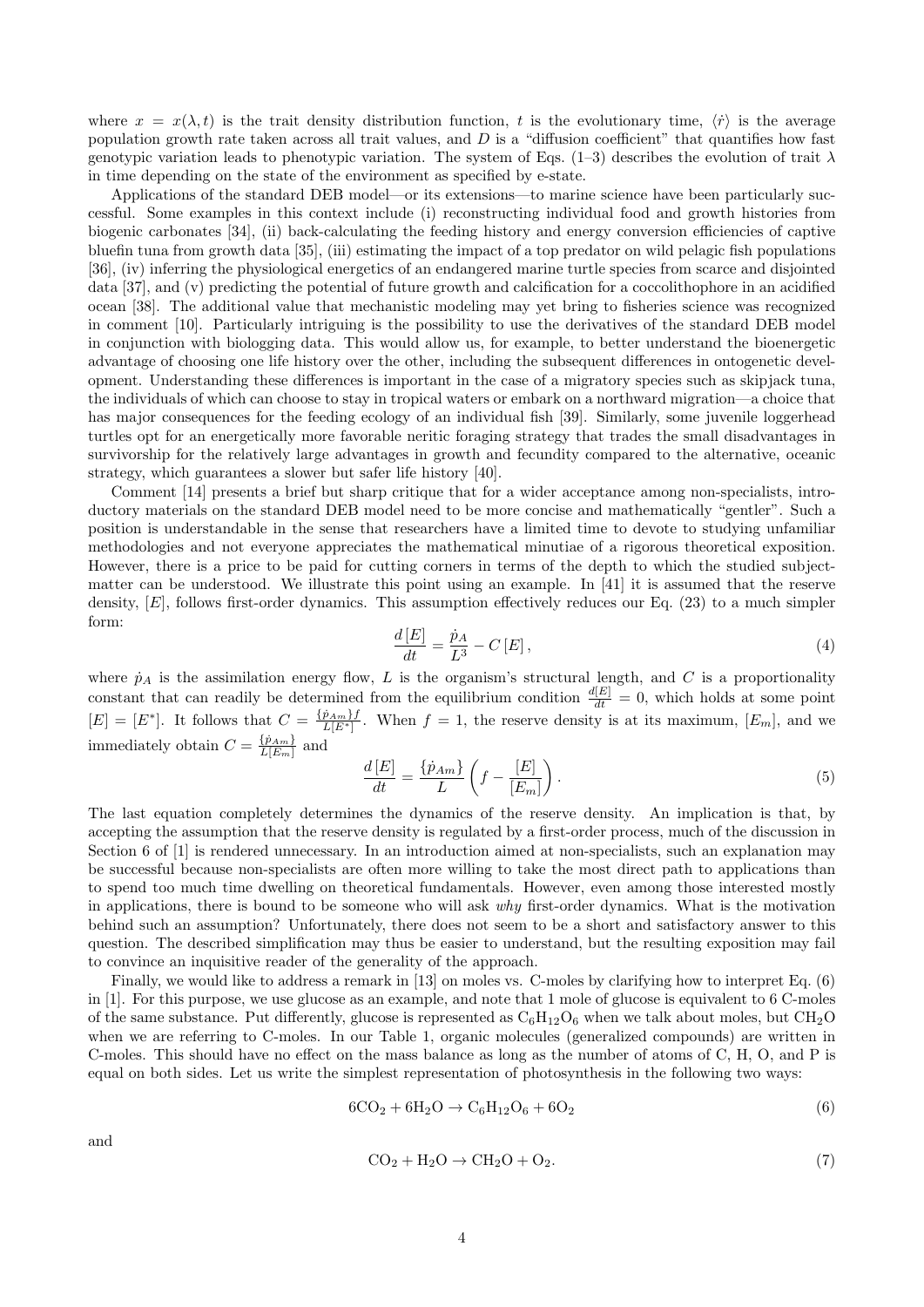Either way the mass balance is fully specified. We can say that 6 moles of water are needed to build 1 mole of glucose or that 1 mole of water is needed to build one C-mole of glucose. These two statements are equivalent and, by extension, consistent with one another.

Even as adoption of DEB theory is accelerating, quite a few issues in theory and applications remain. We view these as opportunities for advancement of our understanding of life. This advancement will require considerable effort and ever-closer collaboration between scientific disciplines. We hope that review [1] and the related discussion has helped to convince the reader to join us.

- [1] M. Jusup, T. Sousa, T. Domingos, V. Labinac, N. Marn, Z. Wang, T. Klanjšček, Physics of metabolic organization, Phys. Life Rev. [in this issue]. doi:10.1016/j.plrev.2017.01.001. URL http://dx.doi.org/10.1016/j.plrev.2017.01.001
- [2] R. M. Nisbet, E. B. Muller, K. Lika, S. A. L. M. Kooijman, From molecules to ecosystems through Dynamic Energy Budget models, J. Anim. Ecol. 69 (6) (2000) 913–926.
- [3] L. M. Martyushev, Entropy production guides energy budget: Comment on "Physics of metabolic organization" by Marko Jusup et al., Phys. Life Rev. [in this issue]. doi:10.1016/j.plrev.2017.01.015. URL http://dx.doi.org/10.1016/j.plrev.2017.01.015
- [4] S. A. L. M. Kooijman, Homeostasis and the fuelling of metabolism: Comment on "Physics of metabolic organization" by Marko Jusup et al., Phys. Life Rev. [in this issue]. doi:10.1016/j.plrev.2017.01.007. URL http://dx.doi.org/10.1016/j.plrev.2017.01.007
- [5] J. L. Maino, M. R. Kearney, The universality of the von Bertalanffy growth curve: Comment on "Physics of metabolic organization" by Marko Jusup et al., Phys. Life Rev. [in this issue]. doi:10.1016/j.plrev.2017.01.010. URL http://dx.doi.org/10.1016/j.plrev.2017.01.010
- [6] L. Pecquerie, K. Lika, Is reproduction limiting growth?: Comment on "Physics of metabolic organization" by Marko Jusup et al., Phys. Life Rev. [in this issue]. doi:10.1016/j.plrev.2017.01.026. URL http://dx.doi.org/10.1016/j.plrev.2017.01.026
- [7] S. Geček, Autotrophs' challenge to Dynamic Energy Budget theory: Comment on "Physics of metabolic organization" by Marko Jusup et al., Phys. Life Rev. [in this issue]. doi:10.1016/j.plrev.2017.01.019. URL http://dx.doi.org/10.1016/j.plrev.2017.01.019
- [8] P. Holden, DEB modeling for nanotoxicology, microbial ecology, and environmental engineering: Comment on "Physics of metabolic organization" by Marko Jusup et al., Phys. Life Rev. [in this issue]. doi:10.1016/j.plrev.2017.01.013. URL http://dx.doi.org/10.1016/j.plrev.2017.01.013
- [9] R. M. Nisbet, Challenges for dynamic energy budget theory: Comment on "Physics of metabolic organization" by Marko Jusup et al., Phys. Life Rev. [in this issue]. doi:10.1016/j.plrev.2017.01.018. URL http://dx.doi.org/10.1016/j.plrev.2017.01.018
- [10] T. Kitagawa, Y. Aoki, Viewpoints of high migratory tuna species ecology: Comment on "Physics of metabolic organization" by Marko Jusup et al., Phys. Life Rev. [in this issue]. doi:10.1016/j.plrev.2017.01.002. URL http://dx.doi.org/10.1016/j.plrev.2017.01.002
- [11] N. Galić, V. E. Forbes, The role of Dynamic Energy Budget theory in predictive modeling of stressor impacts on ecological systems: Comment on "Physics of metabolic organization" by Marko Jusup et al., Phys. Life Rev. [in this issue]. doi:10.1016/j.plrev.2017.01.008. URL http://dx.doi.org/10.1016/j.plrev.2017.01.008
- [12] S. Augustine, Maturity as quantifier for physiological time: Comment on "Physics of metabolic organization" by Marko Jusup et al., Phys. Life Rev. [in this issue]. doi:10.1016/j.plrev.2017.01.009. URL http://dx.doi.org/10.1016/j.plrev.2017.01.009
- [13] G. M. Marques, Constraints and DEB parameter estimation: Comment on "Physics of metabolic organization" by Marko Jusup et al., Phys. Life Rev. [in this issue]. doi:10.1016/j.plrev.2017.01.009. URL http://dx.doi.org/10.1016/j.plrev.2017.01.009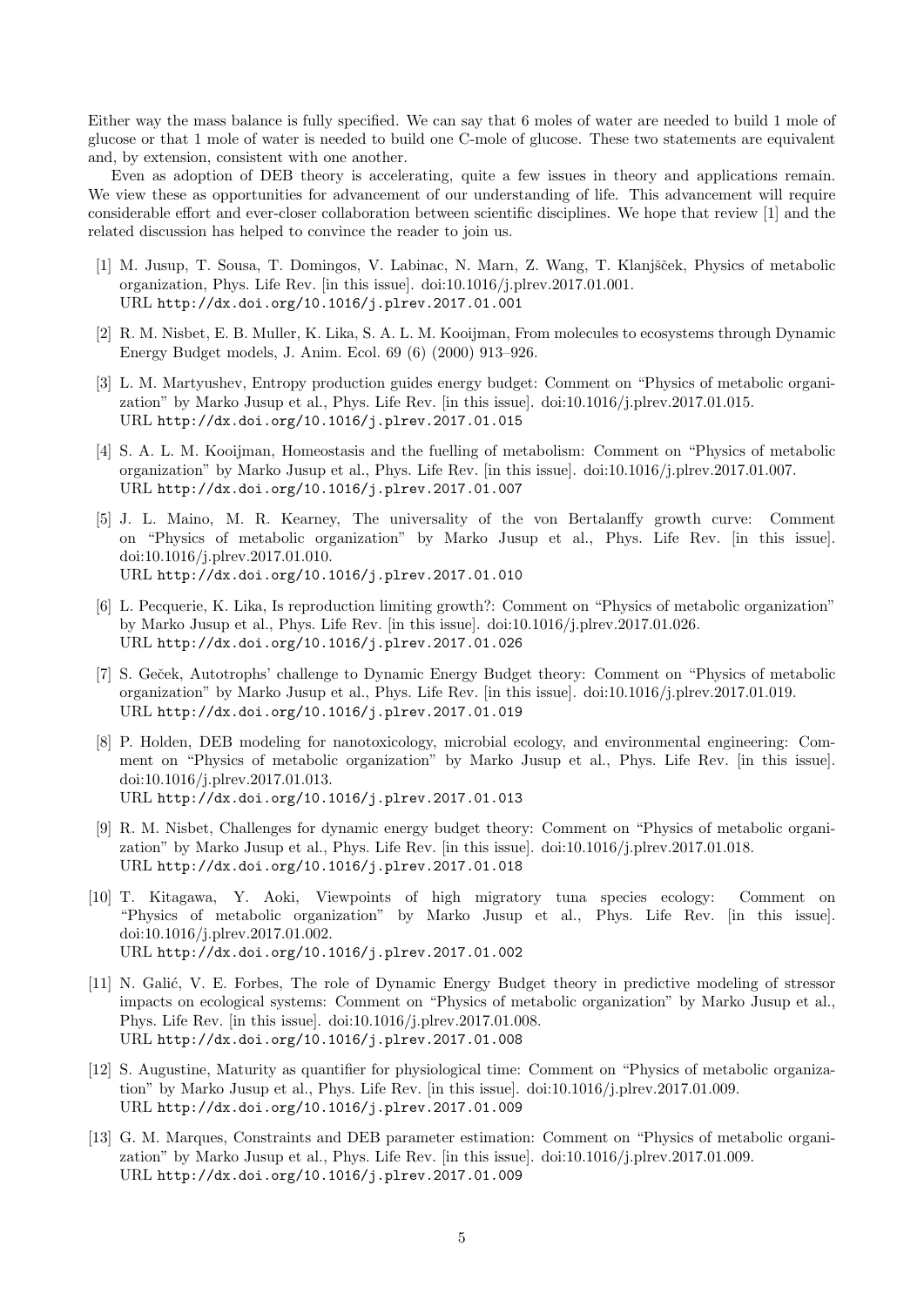- [14] Y. Iwasaki, More practical and gentler guides are required for non-mathematicians in ecotoxicology and beyond: Comment on "Physics of metabolic organization" by Marko Jusup et al., Phys. Life Rev. [in this issue]. doi:10.1016/j.plrev.2017.01.017. URL http://dx.doi.org/10.1016/j.plrev.2017.01.017
- [15] P. Klepac, Linking levels of life: Comment on "Physics of metabolic organization" by Marko Jusup et al., Phys. Life Rev. [in this issue]. doi:10.1016/j.plrev.2017.01.024. URL http://dx.doi.org/10.1016/j.plrev.2017.01.024
- [16] E. Schrödinger, What is Life? The Physical Aspects of Living Cell with Mind and Matter and Autobiographical Sketches, Cambridge University Press, 1967.
- [17] R. Emden, Why do we have winter heating?, Nature 141 (1938) 908–909.
- [18] S. A. L. M. Kooijman, T. A. Troost, Quantitative steps in the evolution of metabolic organisation as specified by the Dynamic Energy Budget theory, Biol. Rev. Camb. Philos. Soc. 82 (2007) 113–142.
- [19] T. Sousa, R. Mota, T. Domingos, S. A. L. M. Kooijman, Thermodynamics of organisms in the context of Dynamic Energy Budget theory, Phys. Rev. E 74 (2006) 051901.
- [20] J. L. Maino, M. R. Kearney, Testing mechanistic models of growth in insects 282 (1819) (2015) N/A.
- [21] J. L. Maino, M. R. Kearney, Ontogenetic and interspecific scaling of consumption in insects, Oikos 124 (2015) 1564–1570.
- [22] L. Pecquerie, P. Petitgas, S. A. L. M. Kooijman, Modeling fish growth and reproduction in the context of the Dynamic Energy Budget theory to predict environmental impact on anchovy spawning duration, J. Sea Res. 62 (2009) 93–105.
- [23] K. Lika, S. A. L. M. Kooijman, N. Papandroulakis, Metabolic acceleration in Mediterranean perciformes, J. Sea Res. 94 (2014) 37–46.
- [24] K. Lika, S. A. L. M. Kooijman, The comparative topology of energy allocation in budget models, J. Sea Res. 66 (2011) 381–391.
- [25] T. Sousa, T. Domingos, S. A. L. M. Kooijman, From empirical patterns to theory: A formal metabolic theory of life, Phil. Trans. R. Soc. B 363 (1502) (2008) N/A.
- [26] T. Sousa, T. Domingos, J.-C. Poggiale, S. A. L. M. Kooijman, Dynamic Energy Budget theory restores coherence in biology, Phil. Trans. R. Soc. B 365 (1557) (2010) N/A.
- [27] S. A. L. M. Kooijman, Dynamic Energy Budget theory for metabolic organisation, Cambridge University Press, 2010.
- [28] S. A. L. M. Kooijman, Metabolic acceleration in animal ontogeny: An evolutionary perspective, J. Sea Res 94 (2014) 128–137.
- [29] S. A. L. M. Kooijman, L. Pecquerie, S. Augustine, M. Jusup, Scenarios for acceleration in fish development and the role of metamorphosis, J. Sea Res. 66 (2011) 419–423.
- [30] M. Jusup, T. Klanjscek, H. Matsuda, S. A. L. M. Kooijman, A full lifecycle bioenergetic model for bluefin tuna, PLoS ONE 6 (7) (2011) e21903.
- [31] C. A. Klausmeier, E. Litchman, S. A. Levin, Phytoplankton growth and stoichiometry under multiple nutrient limitation, Limnol. Oceanogr. 49 (2004) 1463–1470.
- [32] S. A. L. M. Kooijman, Quantitative aspects of metabolic organization: a discussion of concepts, Phil. Trans. R. Soc. B 356 (1407) (2001) N/A.
- [33] S. A. L. M. Kooijman, The synthesizing unit as model for the stoichiometric fusion and branching of metabolic fluxes, Biophys. Chem. 73 (1998) 179–188.
- [34] L. Pecquerie, R. Fablet, H. De Pontual, S. Bonhommeau, M. Alunno-Bruscia, P. Petitgas, S. A. L. M. Kooijman, Reconstructing individual food and growth histories from biogenic carbonates, Mar. Ecol. Prog. Ser. 447 (2012) 151–164.